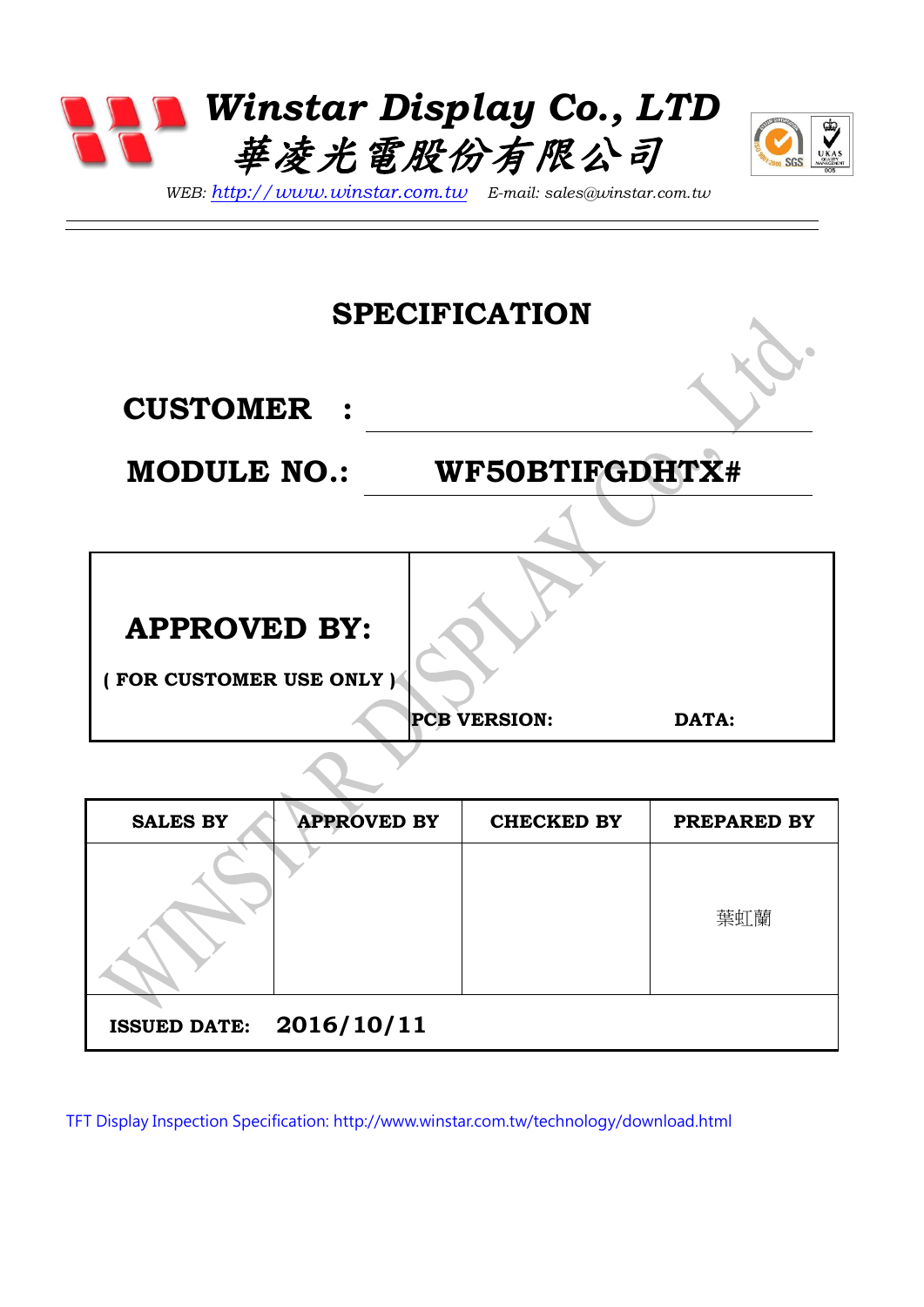|                | 華凌光電股份有限公司                 |                            | Winstar Display Co., LTD MODLE NO: |
|----------------|----------------------------|----------------------------|------------------------------------|
|                | <b>RECORDS OF REVISION</b> |                            | <b>DOC. FIRST ISSUE</b>            |
| <b>VERSION</b> | <b>DATE</b>                | <b>REVISED</b><br>PAGE NO. | <b>SUMMARY</b>                     |
| $\overline{0}$ | 2016/10/11                 |                            | First issue                        |
|                | A REPAIR                   |                            |                                    |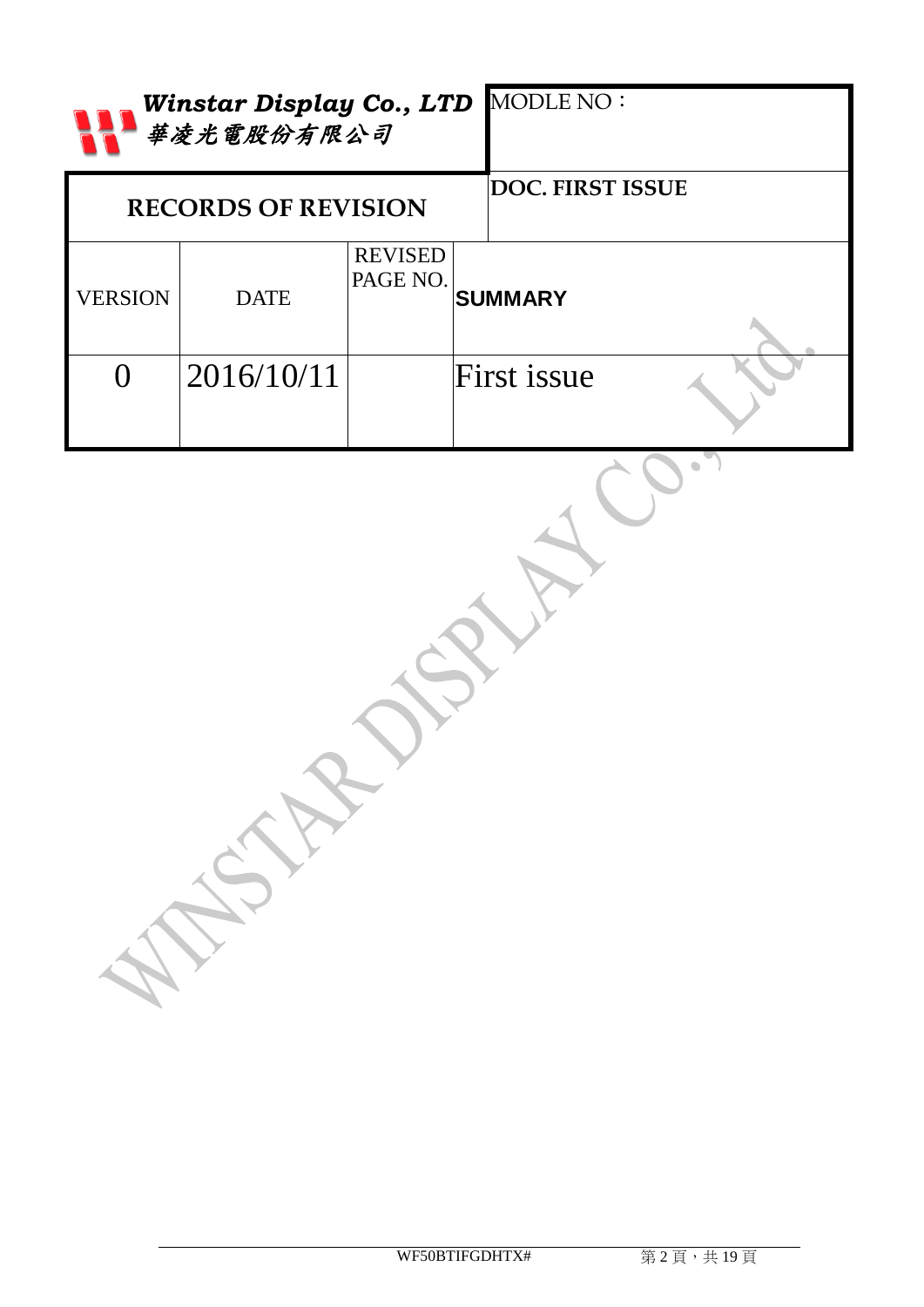#### Contents

- 1.Module Classification Information
- 2.Summary
- 3.General Specification
- 4.Absolute Maximum Ratings
- 5.Electrical Characteristics
- 6.DC Characteristics
- 7.Optical Characteristics
- 8.Interface
- 9.Reliability
- 10.Touch Panel Information
- 11.Contour Drawing
- 12.Other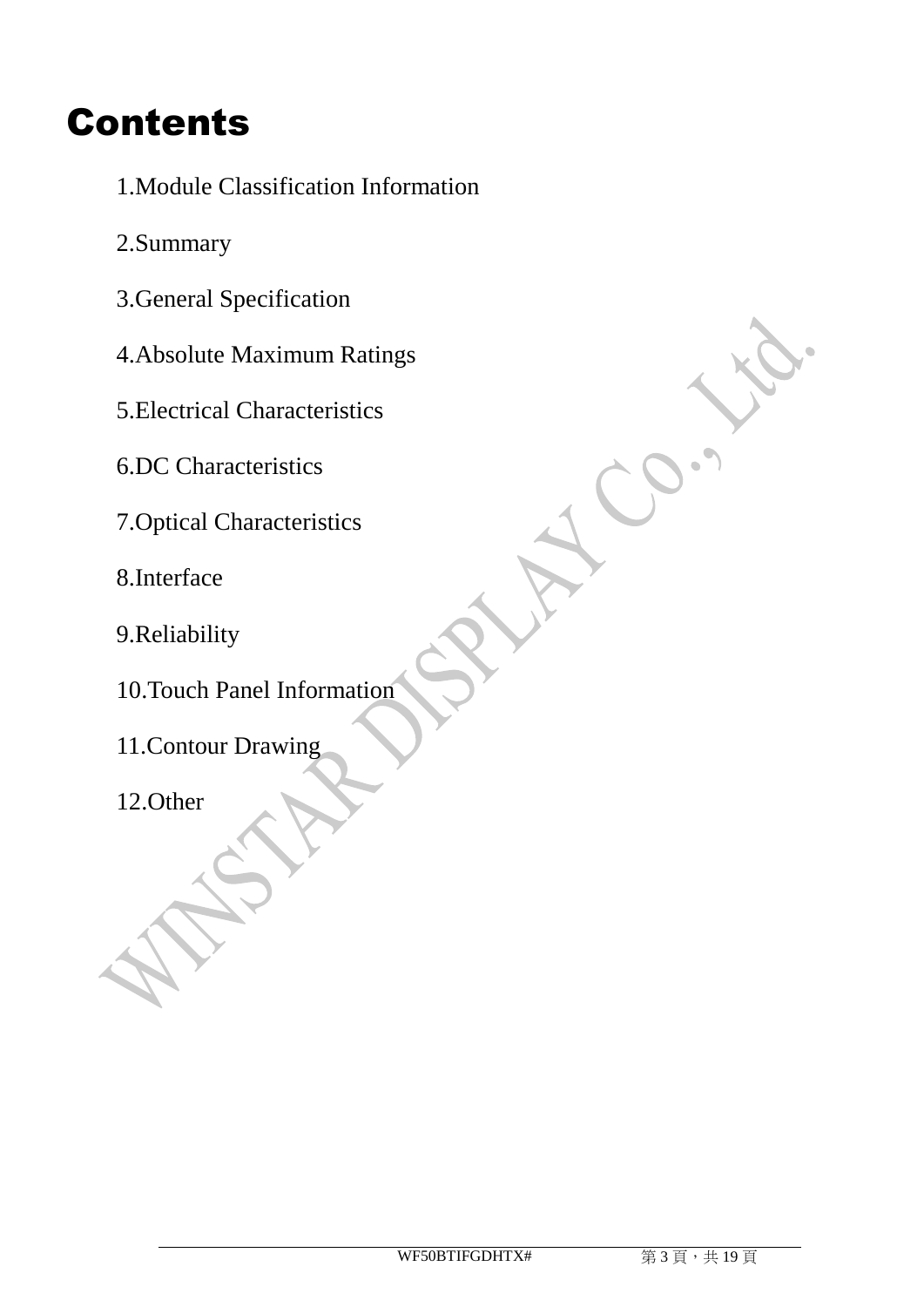|                                | W                            | F   | 50                                                                   | B             | T                                                                                |               | F        | G   | D                                    | H         | T         | X    | #         |
|--------------------------------|------------------------------|-----|----------------------------------------------------------------------|---------------|----------------------------------------------------------------------------------|---------------|----------|-----|--------------------------------------|-----------|-----------|------|-----------|
|                                | $\left( \overline{1}\right)$ | (2) | (3)                                                                  | $\circled{4}$ | (5)                                                                              | $\circled{6}$ | (7)      | (8) | $\circled{9}$                        | (1)       | (1)       | (12) | (13)      |
| $^{\circledR}$                 |                              |     | <b>Brand: WINSTAR DISPLAY CORPORATION</b>                            |               |                                                                                  |               |          |     |                                      |           |           |      |           |
| $^{\circledR}$                 |                              |     | Display Type: $F \rightarrow TFT$ Type, J $\rightarrow$ Custom TFT   |               |                                                                                  |               |          |     |                                      |           |           |      |           |
| ③                              |                              |     | Display Size: 5.0" TFT                                               |               |                                                                                  |               |          |     |                                      |           |           |      |           |
| $^{\circledR}$                 | Model serials no.            |     |                                                                      |               |                                                                                  |               |          |     |                                      |           |           |      |           |
| ⑤                              | Backlight Type:              |     |                                                                      |               | F→CCFL, White                                                                    |               |          |     | $T\rightarrow$ LED, White            |           |           |      |           |
|                                |                              |     |                                                                      |               | $S \rightarrow$ LED, High Light White                                            |               |          |     |                                      |           |           |      |           |
| $^{\circledR}$                 | <b>LCD</b> Polarize          |     |                                                                      |               | C→Transmissive, N. T, 6:00; I→Transmissive, W. T, 6:00                           |               |          |     |                                      |           |           |      |           |
|                                | Type/Temperature             |     |                                                                      |               | F $\rightarrow$ Transmissive, N.T,12:00; L $\rightarrow$ Transmissive, W.T,12:00 |               |          |     |                                      |           |           |      |           |
|                                | range/ Gray Scale            |     |                                                                      |               | $N \rightarrow$ Transmissive, Super W.T, 6:00                                    |               |          |     |                                      |           |           |      |           |
|                                |                              |     | Inversion Direction $ Q \rightarrow Transmissive$ , Super W.T, 12:00 |               |                                                                                  |               |          |     |                                      |           |           |      |           |
|                                |                              |     |                                                                      |               | X→Transmissive, W.T, VA TFT                                                      |               |          |     |                                      |           |           |      |           |
|                                |                              |     |                                                                      |               | V→Transmissive, Super W.T, VA TFT                                                |               |          |     |                                      |           |           |      |           |
|                                |                              |     |                                                                      |               | R→Transmissive, Super W.T, O-TFT                                                 |               |          |     |                                      |           |           |      |           |
|                                |                              |     |                                                                      |               | $Z \rightarrow$ Transmissive, W.T. O-TFT                                         |               |          |     |                                      |           |           |      |           |
|                                |                              |     |                                                                      |               | A→Transmissive, N.T, IPS TFT                                                     |               |          |     |                                      |           |           |      |           |
|                                |                              |     |                                                                      |               | Y→Transmissive, W.T, IPS TFT                                                     |               |          |     |                                      |           |           |      |           |
| $\circledcirc$                 | A: TFT LCD                   |     |                                                                      |               |                                                                                  |               |          |     | $G: TFT+FR$                          |           |           |      |           |
|                                |                              |     | <b>B: TFT+FR+CONTROL BOARD</b>                                       |               |                                                                                  |               |          |     | H : TFT+D/V BOARD                    |           |           |      |           |
|                                |                              |     | $C: TFT+FR+A/D BOARD$                                                |               |                                                                                  |               |          |     | $I: TFT+FR+D/V$ BOARD                |           |           |      |           |
|                                |                              |     | D: TFT+FR+A/D BOARD+CONTROL BOARD                                    |               |                                                                                  |               |          |     | J: TFT+POWER BD                      |           |           |      |           |
|                                |                              |     | E : TFT+FR+POWER BOARD                                               |               |                                                                                  |               |          |     |                                      |           |           |      |           |
|                                |                              |     | F : TFT+CONTROL                                                      |               | <b>BOARD</b>                                                                     |               |          |     |                                      |           |           |      |           |
| $^\circledR$                   | Resolution:                  |     |                                                                      |               |                                                                                  |               |          |     |                                      |           |           |      |           |
|                                | A: 128160                    |     | B:320234                                                             |               | C:320240                                                                         |               | D:480234 |     | E:480272                             | F: 640480 |           |      | G: 800480 |
|                                |                              |     | H:1024600 1:320480                                                   |               | J:240320                                                                         |               | K:800600 |     | L:240400                             |           | M:1024768 |      | P:1280800 |
|                                | S:480128                     |     | T:800320                                                             |               |                                                                                  |               |          |     |                                      |           |           |      |           |
| $_{\odot}$                     | D: Digital                   |     | L:LVDS                                                               |               |                                                                                  |               |          |     |                                      |           |           |      |           |
| $\overline{\textbf{(0)}}$      | Interface:                   |     | $N:$ without control board $A:8Bit$                                  |               |                                                                                  |               |          |     | B:16Bit                              |           |           |      |           |
| $\textcircled{\scriptsize{1}}$ |                              |     | TS : N : Without TS                                                  |               | $T$ : resistive touch panel                                                      |               |          |     | $C$ : capacitive touch panel (G-F-F) |           |           |      |           |
|                                |                              |     |                                                                      |               | $G$ : capacitive touch panel(G-G)                                                |               |          |     |                                      |           |           |      |           |
|                                |                              |     |                                                                      |               |                                                                                  |               |          |     |                                      |           |           |      |           |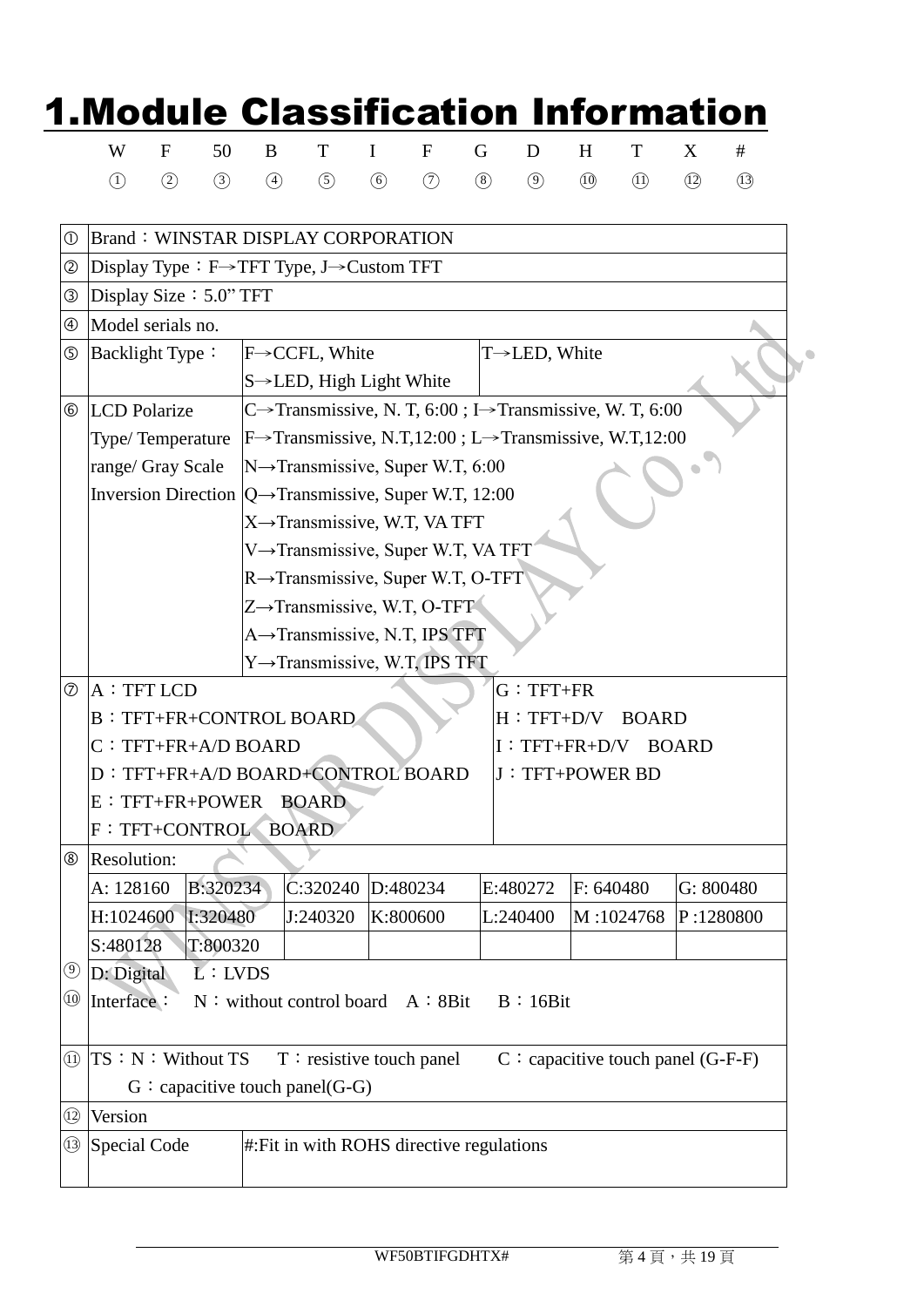## 2.Summary

TFT 5.0" is a TN transmissive type color active matrix TFT liquid crystal display that use amorphous silicon TFT as switching devices. This module is a composed of a TFT\_LCD module, It is usually designed for industrial application and this module follows RoHs.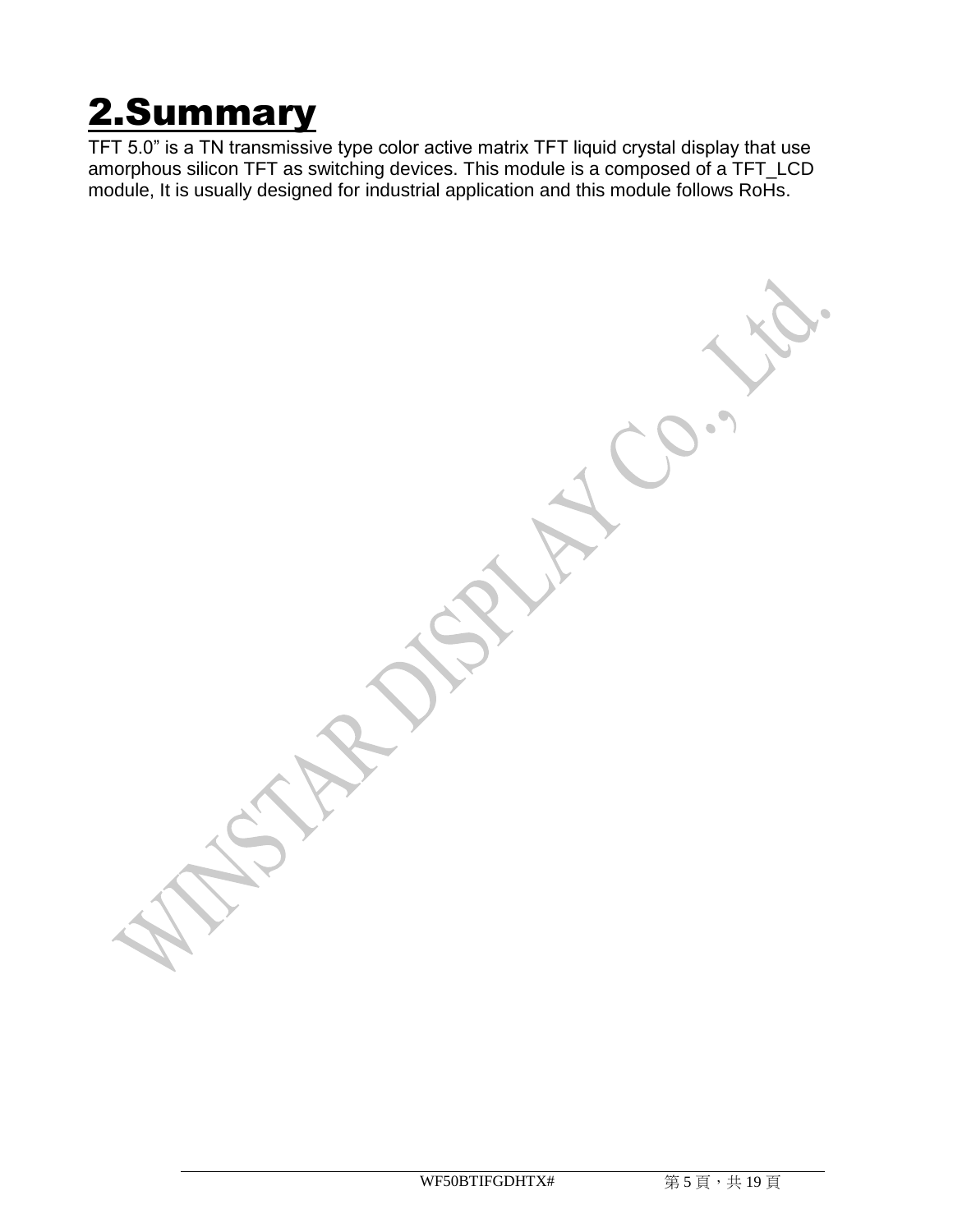#### 3.General Specifications

| <b>Item</b>                           | <b>Dimension</b>                         | <b>Unit</b> |
|---------------------------------------|------------------------------------------|-------------|
| <b>Size</b>                           | 5.0                                      | inch        |
| Dot Matrix                            | $800 \times 3(RGB) \times 480$           | dots        |
| Module dimension                      | 120.7 x 75.8 x 23.0 (Max)                | mm          |
| Active area                           | 108.0 x 64.8                             | mm          |
| Dot pitch                             | $0.045 \times 0.135$                     | mm          |
| LCD type                              | <b>TFT, Normally White, Transmissive</b> |             |
| <b>View Direction</b>                 | 12 o'clock                               |             |
| <b>Gray Scale Inversion Direction</b> | 6 o'clock                                |             |
| <b>Aspect Ratio</b>                   | 16:9                                     |             |
| <b>Backlight Type</b>                 | <b>LED, Normally White</b>               |             |
| <b>Controller IC</b>                  | <b>TFP401</b>                            |             |
| Interface                             | <b>HDMI</b>                              |             |
| With /Without TP                      | With RTP(USB)                            |             |
| Surface                               | Anti-Glare                               |             |

\*Color tone slight changed by temperature and driving voltage.

Y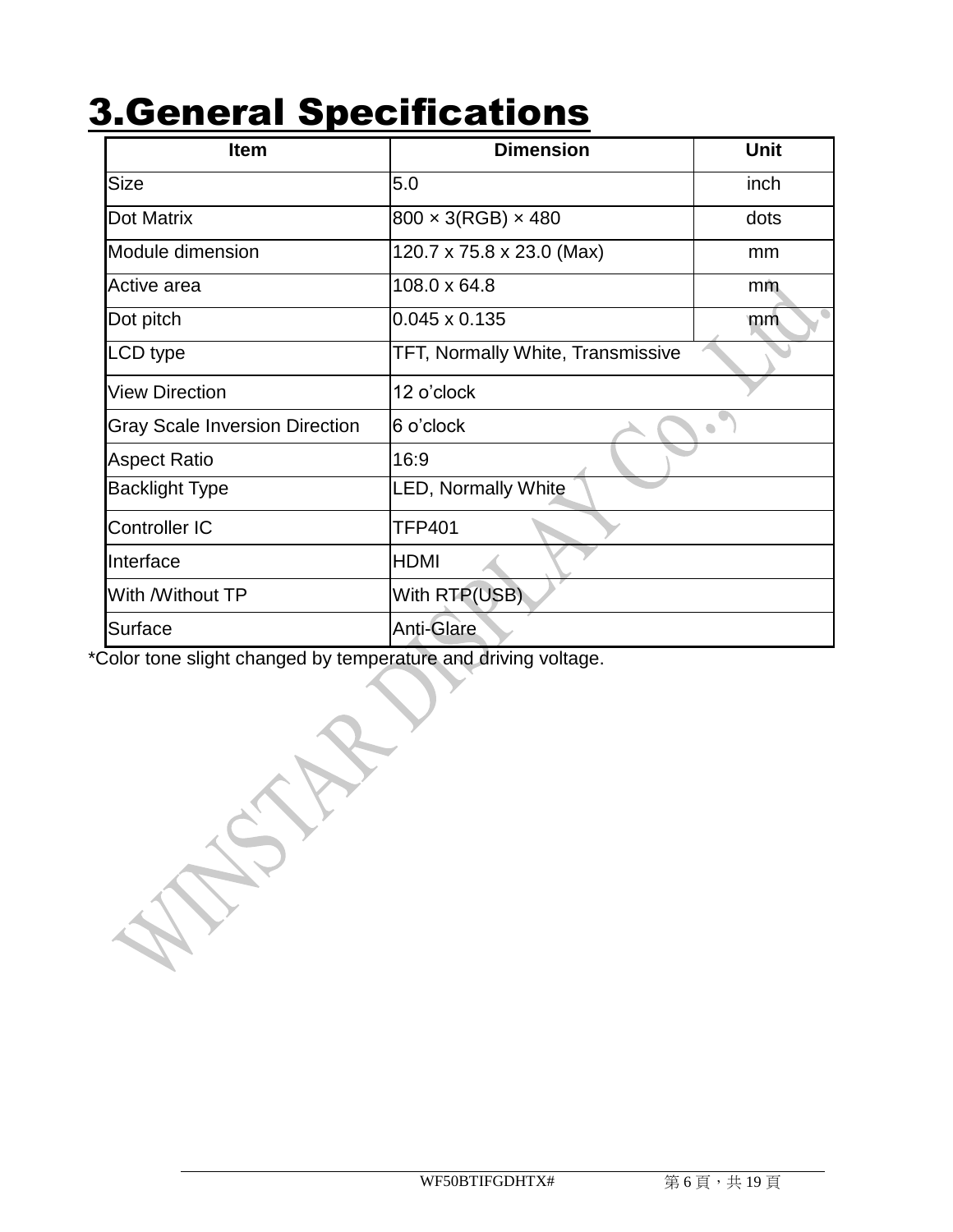#### 4.Absolute Maximum Ratings

| <b>Item</b>                  | <b>Symbol</b> | Min | Typ | <b>Max</b> | Unit   |
|------------------------------|---------------|-----|-----|------------|--------|
| <b>Operating Temperature</b> | TOP           |     |     | $+70$      |        |
| <b>Storage Temperature</b>   | <b>TCT</b>    |     |     | $+80$      | $\sim$ |

Note: Device is subject to be damaged permanently if stresses beyond those absolute maximum ratings listed above

1. Temp.  $\leq 60^{\circ}$ C, 90% RH MAX. Temp. > 60°C, Absolute humidity shall be less than 90% RH at 60°C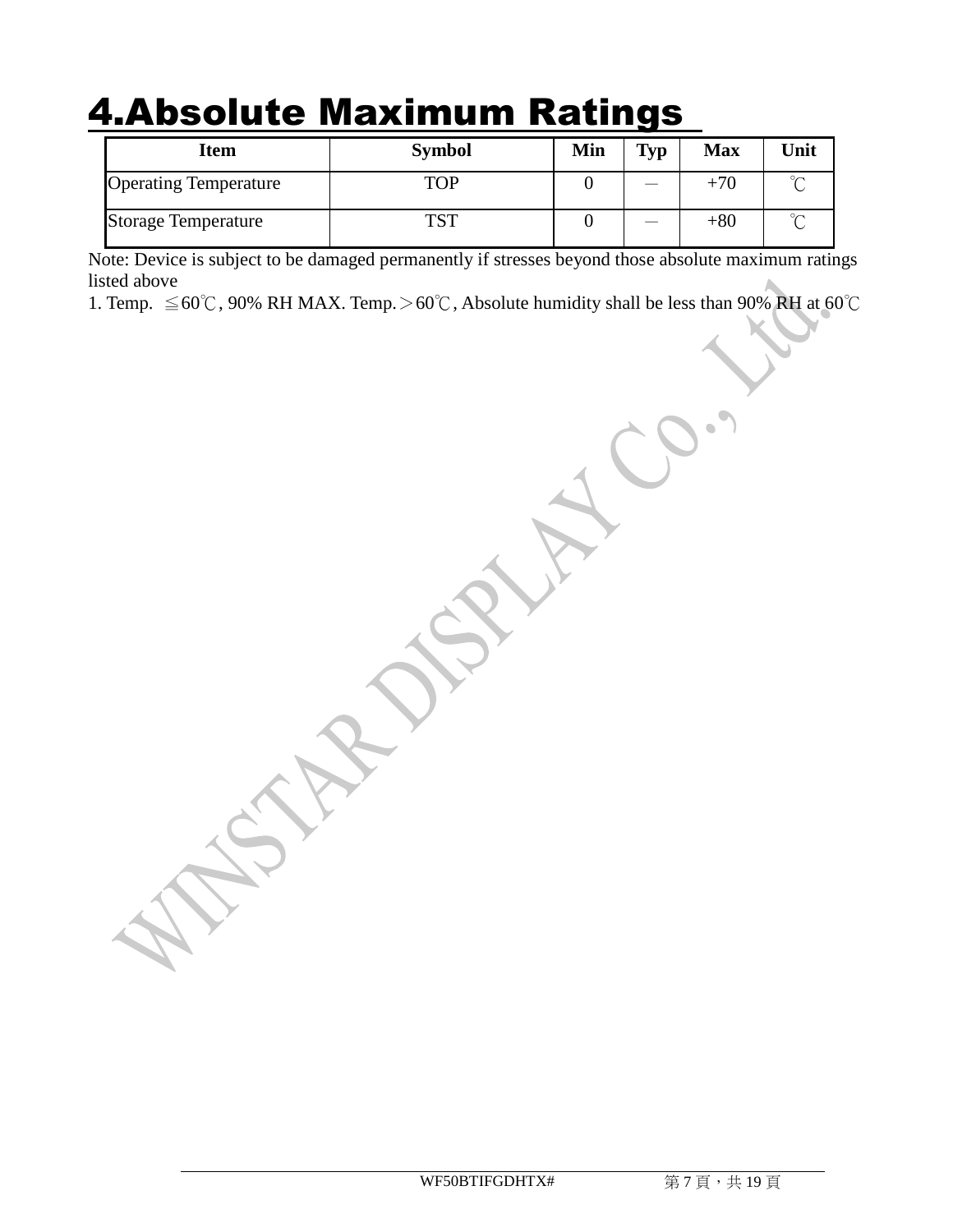#### 5.Electrical Characteristics

#### **5.1. Operating conditions: (CON3.Pin1=GND, Pin2=VDD)**

| <b>Item</b>                   |     | <b>Symbol   Condition  </b> | Min | Typ | <b>Max</b> | Unit | <b>Remark</b> |
|-------------------------------|-----|-----------------------------|-----|-----|------------|------|---------------|
| Supply Voltage For LCM        | VDD | $\overline{\phantom{m}}$    | 4.9 |     | 5.1        |      |               |
| <b>Supply Current For LCM</b> | IDD |                             |     | 350 | 380        | mA   | Note1         |

Note 1 : This value is test for VDD =5.0V , Ta=25℃ only

Note 2 : Display with Raspberry pi the driver power is over USB , first make sure you have a 2A power supply, with a good quality USB cable, a thin wire power cable is no good. Make sure its 24AWG or smaller, shorter USB cables are better too.

Note3 : With regard to the resistive touch panel calibration, please refer to the datasheet of AR1100, which is in the link below: ò.

http://ww1.microchip.com/downloads/en/DeviceDoc/41604A.pdf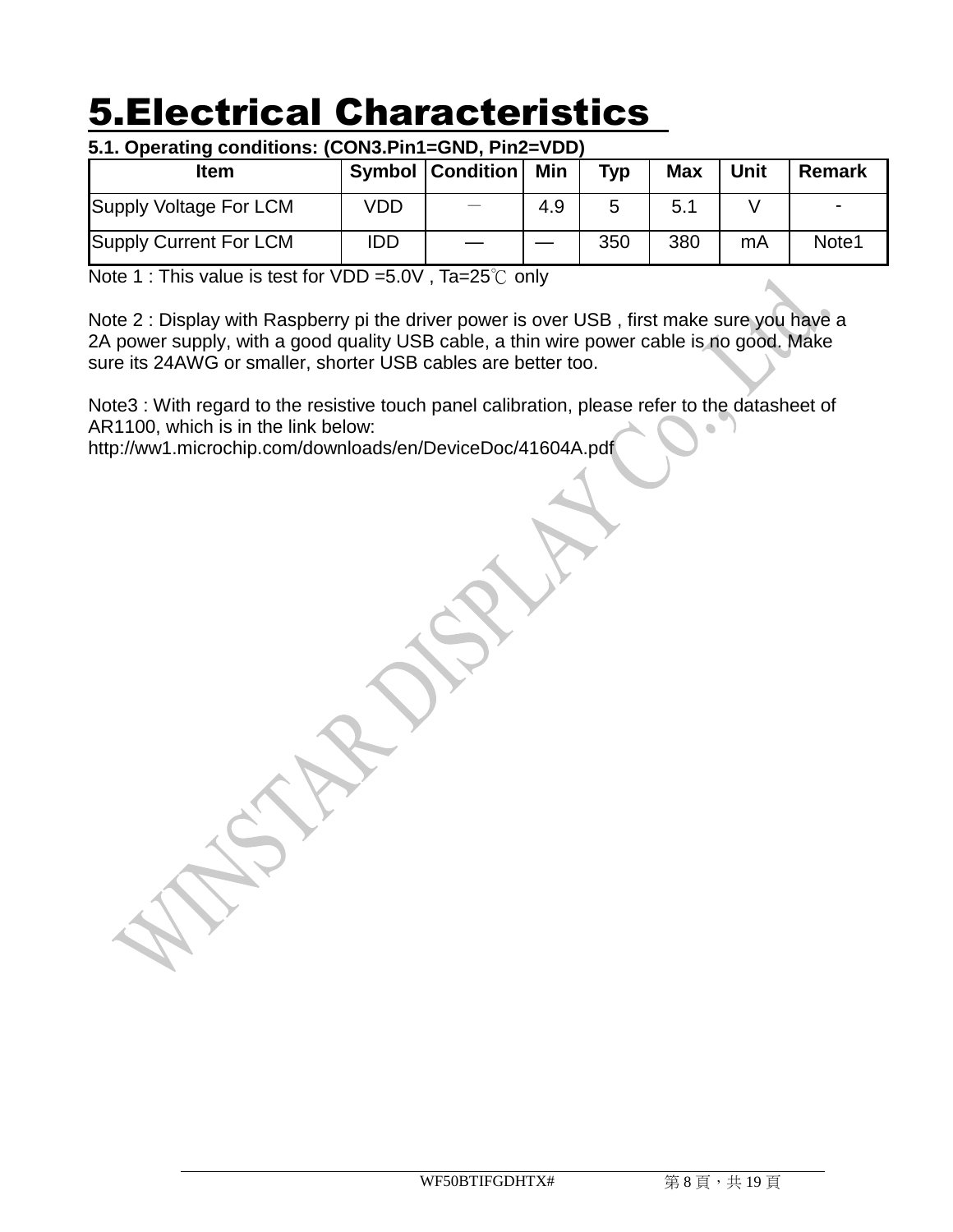## 6.DC CHARATERISTICS

| <b>Parameter</b>         | <b>Symbol</b>    |        | <b>Rating</b>            | Unit       | <b>Condition</b> |  |
|--------------------------|------------------|--------|--------------------------|------------|------------------|--|
|                          |                  | Min    | <b>Typ</b>               | <b>Max</b> |                  |  |
| Low level input voltage  | $V_{IL}$         |        | $\overline{\phantom{a}}$ | 0.3VDD     |                  |  |
| High level input voltage | $\rm V_{\rm IH}$ | 0.7VDD | $\overline{\phantom{0}}$ | VDD        |                  |  |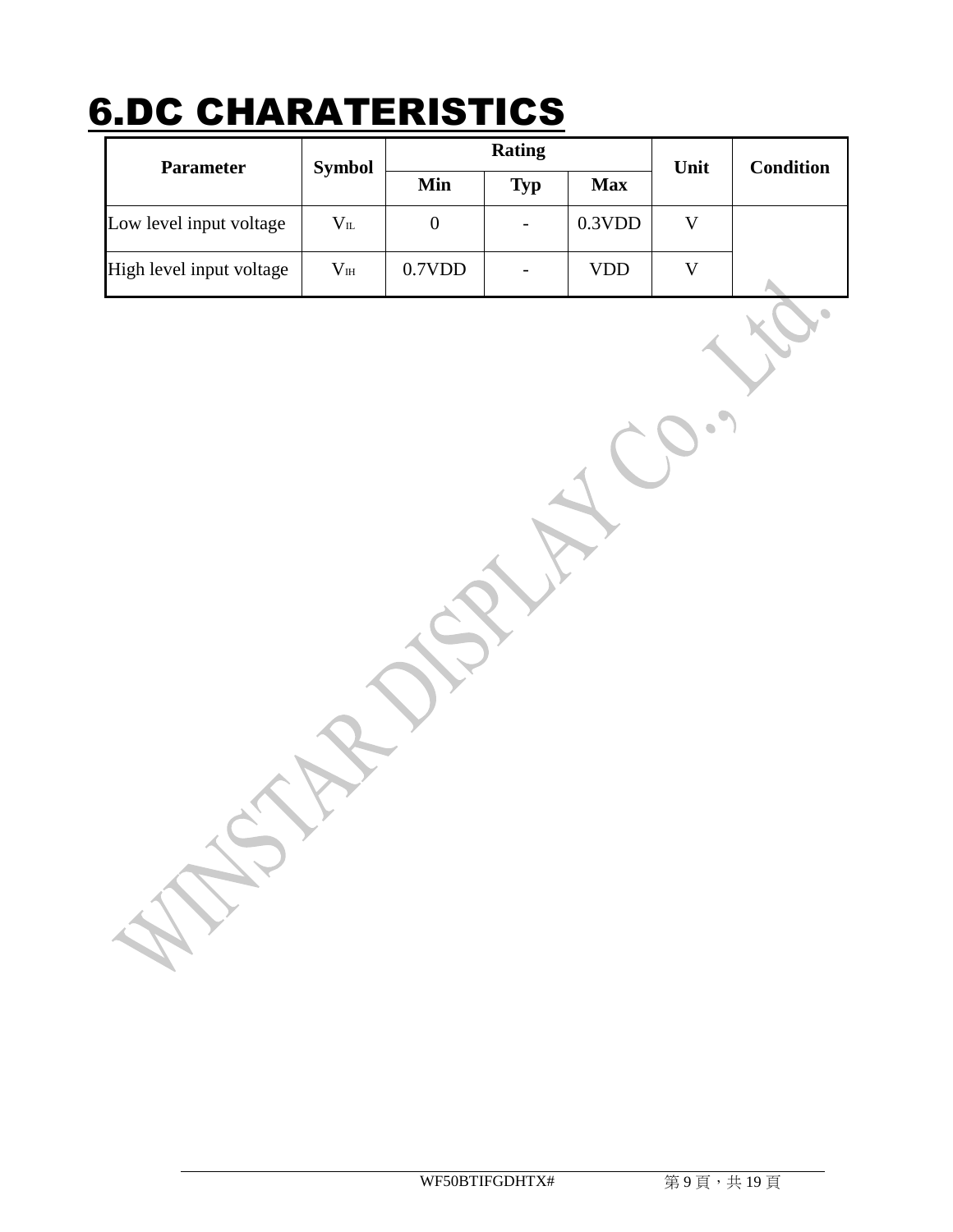| <b>IVPUVAI</b>          |       |               | <u>IIAI AULTI IJUUJ</u>                         |      |      |      |       |               |
|-------------------------|-------|---------------|-------------------------------------------------|------|------|------|-------|---------------|
| <b>Item</b>             |       | <b>Symbol</b> | Condition.                                      | Min  | Typ. | Max. | Unit  | <b>Remark</b> |
| Response time           |       | <b>Tr</b>     | $\theta = 0^{\circ}$ $\cdot$ $\Phi = 0^{\circ}$ |      | 10   | 20   | .ms   | Note $3,5$    |
|                         |       | <b>Tf</b>     |                                                 |      | 15   | 30   | .ms   |               |
| Contrast ratio          |       | <b>CR</b>     | At optimized<br>viewing angle                   | 400  | 500  |      |       | Note $4,5$    |
| Color                   | White | Wx            | $\theta = 0^{\circ}$ $\cdot$ $\Phi = 0$         | 0.26 | 0.31 | 0.36 |       | Note 2,6,7    |
| Chromaticity            |       | Wy            |                                                 | 0.28 | 0.33 | 0.38 |       |               |
| Viewing angle           | Hor.  | $\Theta$ R    |                                                 | 60   | 70   |      |       |               |
| (Gray Scale             |       | $\Theta L$    | $CR \ge 10$                                     | 60   | 70   |      | Deg.  | Note 1        |
| Inversion<br>Direction) | Ver.  | $\Phi$ T      |                                                 | 40   | 50   |      |       |               |
|                         |       | $\Phi$ B      |                                                 | 60   | 70   |      |       |               |
| <b>Brightness</b>       |       |               |                                                 | 250  | 350  |      | cd/   | Center of     |
|                         |       |               |                                                 |      |      |      | $m^2$ | display       |

## **7. Optical Characteristics**

#### Ta=25±2℃

Note 1: Definition of viewing angle range



Note 2: Test equipment setup:

After stabilizing and leaving the panel alone at a driven temperature for 10 minutes, the measurement should be executed. Measurement should be executed in a stable, windless, and dark room. Optical specifications are measured by Topcon BM-7or BM-5 luminance meter 1.0° field of view at a distance of 50cm and normal direction.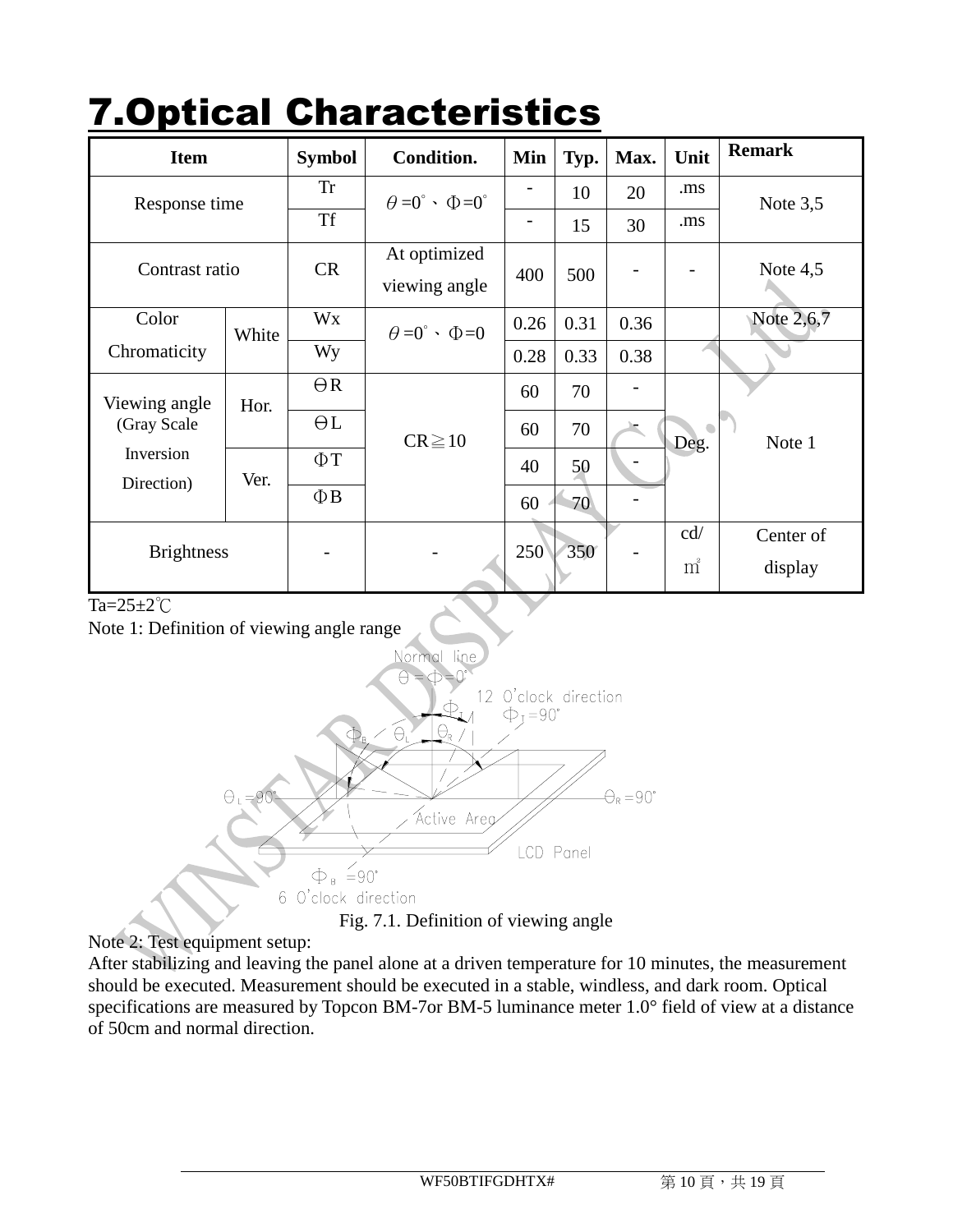

Note 3: Definition of Response time:

The response time is defined as the LCD optical switching time interval between "White" state and "Black" state. Rise time, Tr, is the time between photo detector output intensity changed from 90%to 10%. And fall time, Tf, is the time between photo detector output intensity changed from 10%to 90%



Note 4: Definition of contrast ratio:

The contrast ratio is defined as the following expression.

Luminance measured when LCD on the "White" state Contrast ratio  $(CR) = \frac{2 \times 10^{-11} \text{ mJ} \times 10^{-11} \text{ mJ}}{Luminance measured when LCD on the "Black" state)}$ 

Note 5: White  $Vi = Vi50 \pm 1.5V$ Black  $Vi = Vi50 \pm 2.0V$ 

" $\pm$ " means that the analog input signal swings in phase with VCOM signal.

"±" means that the analog input signal swings out of phase with VCOM signal.

The 100% transmission is defined as the transmission of LCD panel when all the input terminals of module are electrically opened.

Note 6: Definition of color chromaticity (CIE 1931) Color coordinates measured at the center point of LCD

Note 7: Measured at the center area of the panel when all the input terminals of LCD panel are electrically opened.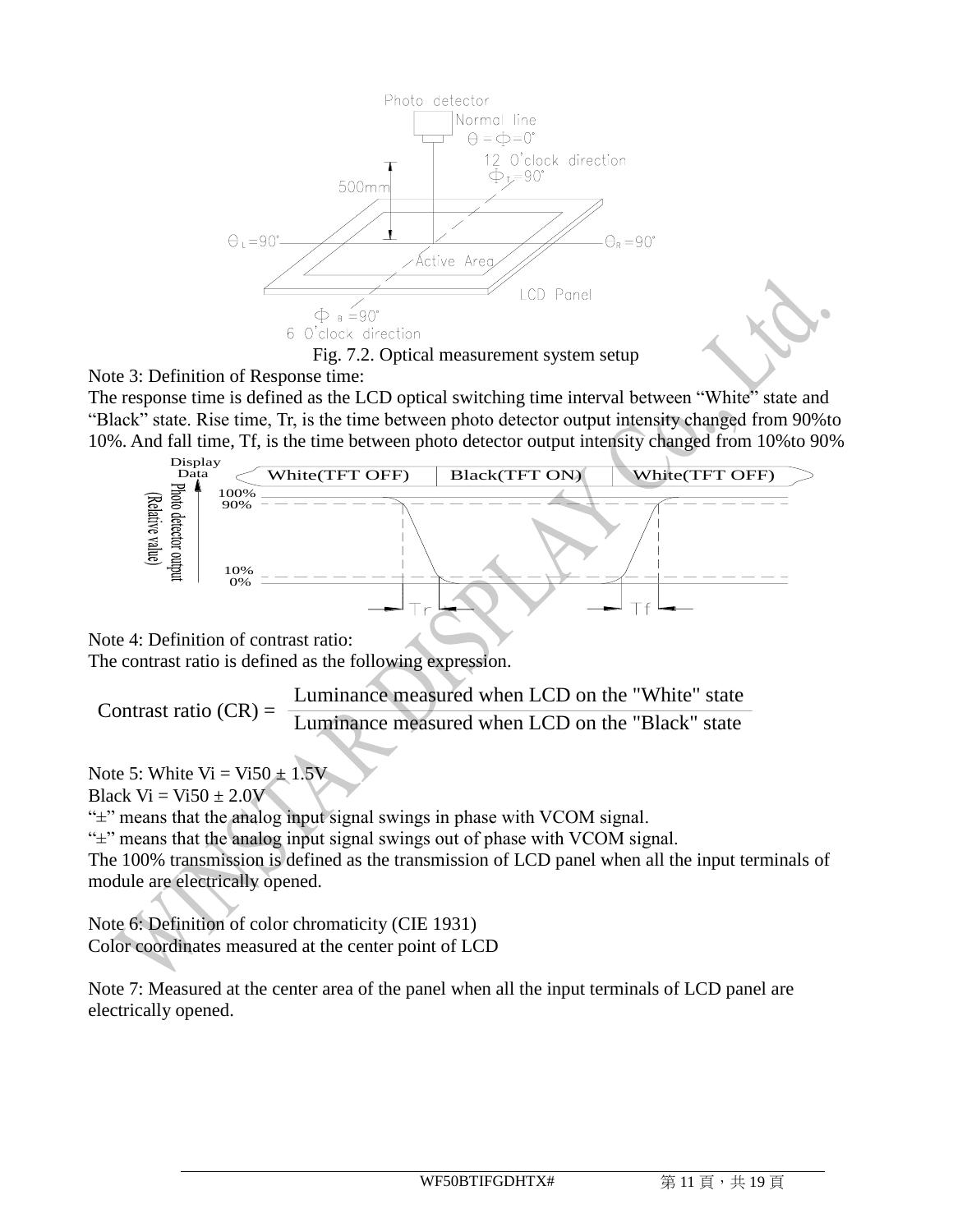## 8.Interface

#### **8.1. LCM PIN Definition(CON5)**

| Pin             | <b>Symbol</b>       | <b>Function</b>                                       | Remark |
|-----------------|---------------------|-------------------------------------------------------|--------|
| 1               | 3.3V                | Raspberry Pi: Power 3.3V                              |        |
| $\overline{2}$  | 5V                  | Raspberry Pi: Power 5V                                |        |
| 3               | GPIO02              | Raspberry Pi:GPIO02 / CTP_SDA (For CTP type           |        |
|                 |                     | Reserved)                                             |        |
| 4               | 5V                  | Raspberry Pi: Power 5V                                |        |
| 5               | GPIO03              | Raspberry Pi:GPIO03 / CTP_SCL (For CTP type Reserved) |        |
| $\overline{6}$  | <b>GND</b>          | Raspberry Pi: GND                                     |        |
| $\overline{7}$  | GPIO04              | Raspberry Pi: GPIO04                                  |        |
| 8               | GPIO14              | Raspberry Pi: GPIO14                                  |        |
| 9               | <b>GND</b>          | Raspberry Pi: GND                                     |        |
| 10              | GPIO15              | Raspberry Pi: GPIO15                                  |        |
| 11              | GPIO17              | Raspberry Pi:GPIO17 / CTP_RST (For CTP type Reserved) |        |
| 12              | GPIO18              | Raspberry Pi: GPIO18                                  |        |
| 13              | GPIO27              | Raspberry Pi:GPIO27 / CTP_WAKE (For CTP type          |        |
|                 |                     | Reserved)                                             |        |
| 14              | <b>GND</b>          | Raspberry Pi: GND                                     |        |
| 15              | GPIO22              | Raspberry Pi:GPIO22 / CTP_INT (For CTP type Reserved) |        |
| 16              | GPIO <sub>23</sub>  | Raspberry Pi: GPIO23                                  |        |
| 17              | 3.3V                | Raspberry Pi:3.3V                                     |        |
| 18              | GPIO24              | Raspberry Pi:GPIO24                                   |        |
| 19              | GPIO <sub>10</sub>  | Raspberry Pi: GPIO10                                  |        |
| 20              | <b>GND</b>          | Raspberry Pi: GND                                     |        |
| 21              | GPIO09              | Raspberry Pi: GPIO09                                  |        |
| 22              | GPIO <sub>25</sub>  | Raspberry Pi: GPIO25                                  |        |
| 23              | GPIO11              | <b>Raspberry Pi:GPIO11</b>                            |        |
| 24              | GPIO08              | Raspberry Pi:GPIO08                                   |        |
| 25              | <b>GND</b>          | Raspberry Pi: GND                                     |        |
| 26              | GPIO07              | Raspberry Pi: GPIO07                                  |        |
| 27              | $ID$ <sub>_SD</sub> | Raspberry Pi:ID_SD                                    |        |
| 28              | ID_SC               | Raspberry Pi:ID_SC                                    |        |
| 29              | GPIO05              | Raspberry Pi: GPIO05                                  |        |
| 30              | <b>GND</b>          | Raspberry Pi: GND                                     |        |
| 31              | GPIO06              | Raspberry Pi: GPIO06                                  |        |
| 32 <sup>°</sup> | GPIO <sub>12</sub>  | Raspberry Pi: GPIO12                                  |        |
| 33              | GRIO13              | Raspberry Pi: GPIO13                                  |        |
| 34              | <b>GND</b>          | Raspberry Pi: GND                                     |        |
| 35              | GPIO19              | Raspberry Pi: GPIO19                                  |        |
| 36              | GPIO16              | Raspberry Pi: GPIO16                                  |        |
| 37              | GPIO <sub>26</sub>  | Raspberry Pi: GPIO26                                  |        |
| 38              | GPIO <sub>20</sub>  | Raspberry Pi: GPIO20                                  |        |
| 39              | <b>GND</b>          | Raspberry Pi: GND                                     |        |
| 40              | GPIO21              | Raspberry Pi: GPIO21                                  |        |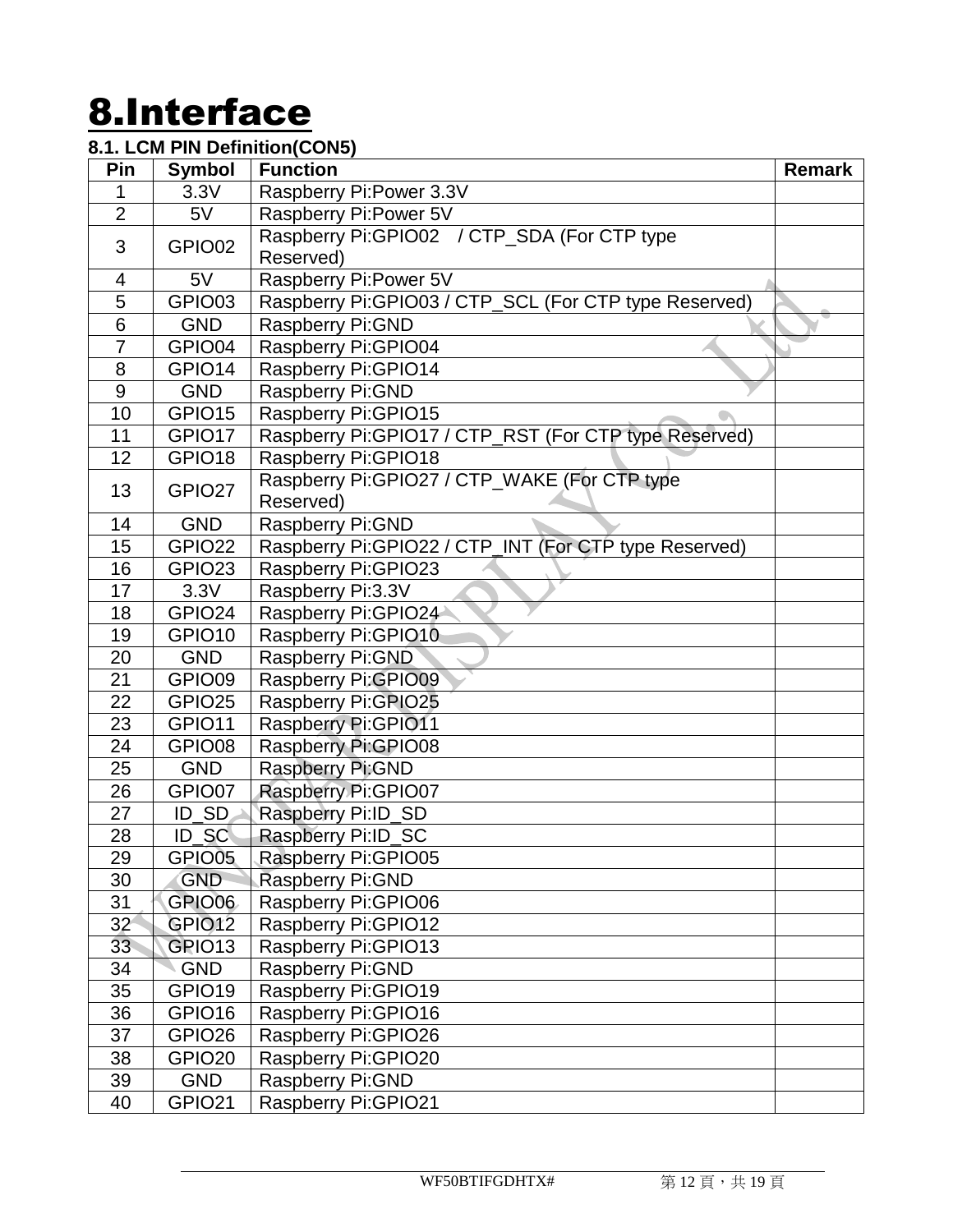# 9.Reliability

Content of Reliability Test (Wide temperature, 0℃~70℃)

| <b>Test Condition</b><br><b>Test Item</b><br><b>Content of Test</b><br><b>Note</b><br><b>High Temperature</b><br>Endurance test applying the high storage<br>80°C<br>$\overline{2}$<br>temperature for a long time.<br>storage<br>200hrs<br>$0^{\circ}$ C<br>Endurance test applying the low storage<br>1,2<br>temperature for a long time.<br>storage<br>200hrs<br>Endurance test applying the electric stress<br>70°C<br>(Voltage & Current) and the thermal stress to the<br>Operation<br>200hrs<br>element for a long time.<br>$0^{\circ}$ C<br>Endurance test applying the electric stress under<br>$\mathbf{1}$<br>Operation<br>low temperature for a long time.<br>200hrs<br>The module should be allowed to stand at 60<br>60℃,90%RH<br>1,2<br><b>Humidity Operation</b><br>$\degree$ C,90%RH max<br>96hrs<br>Thermal shock<br>The sample should be allowed stand the<br>0°C/70°C<br>following 10 cycles of operation<br>10 cycles<br>70°C<br>$25^{\circ}$ C<br>$0^{\circ}$ C<br>30min<br>30min<br>5min<br>1 cycle<br>Total fixed<br>3<br>Endurance test applying the vibration during<br>Vibration test<br>transportation and using.<br>amplitude: 1.5mm<br><b>Vibration Frequency:</b><br>$10 - 55$ Hz<br>One cycle 60 seconds<br>to 3 directions of<br>X, Y, Z for Each 15 | <b>Environmental Test</b> |  |  |
|---------------------------------------------------------------------------------------------------------------------------------------------------------------------------------------------------------------------------------------------------------------------------------------------------------------------------------------------------------------------------------------------------------------------------------------------------------------------------------------------------------------------------------------------------------------------------------------------------------------------------------------------------------------------------------------------------------------------------------------------------------------------------------------------------------------------------------------------------------------------------------------------------------------------------------------------------------------------------------------------------------------------------------------------------------------------------------------------------------------------------------------------------------------------------------------------------------------------------------------------------------------------------------------|---------------------------|--|--|
|                                                                                                                                                                                                                                                                                                                                                                                                                                                                                                                                                                                                                                                                                                                                                                                                                                                                                                                                                                                                                                                                                                                                                                                                                                                                                       |                           |  |  |
|                                                                                                                                                                                                                                                                                                                                                                                                                                                                                                                                                                                                                                                                                                                                                                                                                                                                                                                                                                                                                                                                                                                                                                                                                                                                                       |                           |  |  |
|                                                                                                                                                                                                                                                                                                                                                                                                                                                                                                                                                                                                                                                                                                                                                                                                                                                                                                                                                                                                                                                                                                                                                                                                                                                                                       |                           |  |  |
|                                                                                                                                                                                                                                                                                                                                                                                                                                                                                                                                                                                                                                                                                                                                                                                                                                                                                                                                                                                                                                                                                                                                                                                                                                                                                       | Low Temperature           |  |  |
|                                                                                                                                                                                                                                                                                                                                                                                                                                                                                                                                                                                                                                                                                                                                                                                                                                                                                                                                                                                                                                                                                                                                                                                                                                                                                       |                           |  |  |
|                                                                                                                                                                                                                                                                                                                                                                                                                                                                                                                                                                                                                                                                                                                                                                                                                                                                                                                                                                                                                                                                                                                                                                                                                                                                                       | <b>High Temperature</b>   |  |  |
|                                                                                                                                                                                                                                                                                                                                                                                                                                                                                                                                                                                                                                                                                                                                                                                                                                                                                                                                                                                                                                                                                                                                                                                                                                                                                       |                           |  |  |
|                                                                                                                                                                                                                                                                                                                                                                                                                                                                                                                                                                                                                                                                                                                                                                                                                                                                                                                                                                                                                                                                                                                                                                                                                                                                                       | Low Temperature           |  |  |
|                                                                                                                                                                                                                                                                                                                                                                                                                                                                                                                                                                                                                                                                                                                                                                                                                                                                                                                                                                                                                                                                                                                                                                                                                                                                                       |                           |  |  |
|                                                                                                                                                                                                                                                                                                                                                                                                                                                                                                                                                                                                                                                                                                                                                                                                                                                                                                                                                                                                                                                                                                                                                                                                                                                                                       | High Temperature/         |  |  |
|                                                                                                                                                                                                                                                                                                                                                                                                                                                                                                                                                                                                                                                                                                                                                                                                                                                                                                                                                                                                                                                                                                                                                                                                                                                                                       |                           |  |  |
|                                                                                                                                                                                                                                                                                                                                                                                                                                                                                                                                                                                                                                                                                                                                                                                                                                                                                                                                                                                                                                                                                                                                                                                                                                                                                       |                           |  |  |
|                                                                                                                                                                                                                                                                                                                                                                                                                                                                                                                                                                                                                                                                                                                                                                                                                                                                                                                                                                                                                                                                                                                                                                                                                                                                                       | resistance                |  |  |
|                                                                                                                                                                                                                                                                                                                                                                                                                                                                                                                                                                                                                                                                                                                                                                                                                                                                                                                                                                                                                                                                                                                                                                                                                                                                                       |                           |  |  |
|                                                                                                                                                                                                                                                                                                                                                                                                                                                                                                                                                                                                                                                                                                                                                                                                                                                                                                                                                                                                                                                                                                                                                                                                                                                                                       |                           |  |  |
|                                                                                                                                                                                                                                                                                                                                                                                                                                                                                                                                                                                                                                                                                                                                                                                                                                                                                                                                                                                                                                                                                                                                                                                                                                                                                       |                           |  |  |
|                                                                                                                                                                                                                                                                                                                                                                                                                                                                                                                                                                                                                                                                                                                                                                                                                                                                                                                                                                                                                                                                                                                                                                                                                                                                                       |                           |  |  |
|                                                                                                                                                                                                                                                                                                                                                                                                                                                                                                                                                                                                                                                                                                                                                                                                                                                                                                                                                                                                                                                                                                                                                                                                                                                                                       |                           |  |  |
|                                                                                                                                                                                                                                                                                                                                                                                                                                                                                                                                                                                                                                                                                                                                                                                                                                                                                                                                                                                                                                                                                                                                                                                                                                                                                       |                           |  |  |
|                                                                                                                                                                                                                                                                                                                                                                                                                                                                                                                                                                                                                                                                                                                                                                                                                                                                                                                                                                                                                                                                                                                                                                                                                                                                                       |                           |  |  |
|                                                                                                                                                                                                                                                                                                                                                                                                                                                                                                                                                                                                                                                                                                                                                                                                                                                                                                                                                                                                                                                                                                                                                                                                                                                                                       |                           |  |  |
|                                                                                                                                                                                                                                                                                                                                                                                                                                                                                                                                                                                                                                                                                                                                                                                                                                                                                                                                                                                                                                                                                                                                                                                                                                                                                       |                           |  |  |
|                                                                                                                                                                                                                                                                                                                                                                                                                                                                                                                                                                                                                                                                                                                                                                                                                                                                                                                                                                                                                                                                                                                                                                                                                                                                                       |                           |  |  |
| minutes                                                                                                                                                                                                                                                                                                                                                                                                                                                                                                                                                                                                                                                                                                                                                                                                                                                                                                                                                                                                                                                                                                                                                                                                                                                                               |                           |  |  |
| Endurance test applying the electric stress to the<br>$VS=\pm 600V$ (contact),                                                                                                                                                                                                                                                                                                                                                                                                                                                                                                                                                                                                                                                                                                                                                                                                                                                                                                                                                                                                                                                                                                                                                                                                        | Static electricity test   |  |  |
| terminal.<br>$\pm 800v(air)$ ,                                                                                                                                                                                                                                                                                                                                                                                                                                                                                                                                                                                                                                                                                                                                                                                                                                                                                                                                                                                                                                                                                                                                                                                                                                                        |                           |  |  |
| $RS = 330 \Omega$                                                                                                                                                                                                                                                                                                                                                                                                                                                                                                                                                                                                                                                                                                                                                                                                                                                                                                                                                                                                                                                                                                                                                                                                                                                                     |                           |  |  |
| $CS=150pF$                                                                                                                                                                                                                                                                                                                                                                                                                                                                                                                                                                                                                                                                                                                                                                                                                                                                                                                                                                                                                                                                                                                                                                                                                                                                            |                           |  |  |
| 10 times                                                                                                                                                                                                                                                                                                                                                                                                                                                                                                                                                                                                                                                                                                                                                                                                                                                                                                                                                                                                                                                                                                                                                                                                                                                                              |                           |  |  |

Note1: No dew condensation to be observed.

Note2: The function test shall be conducted after 4 hours storage at the normal

Temperature and humidity after remove from the test chamber.

Note3: The packing have to including into the vibration testing.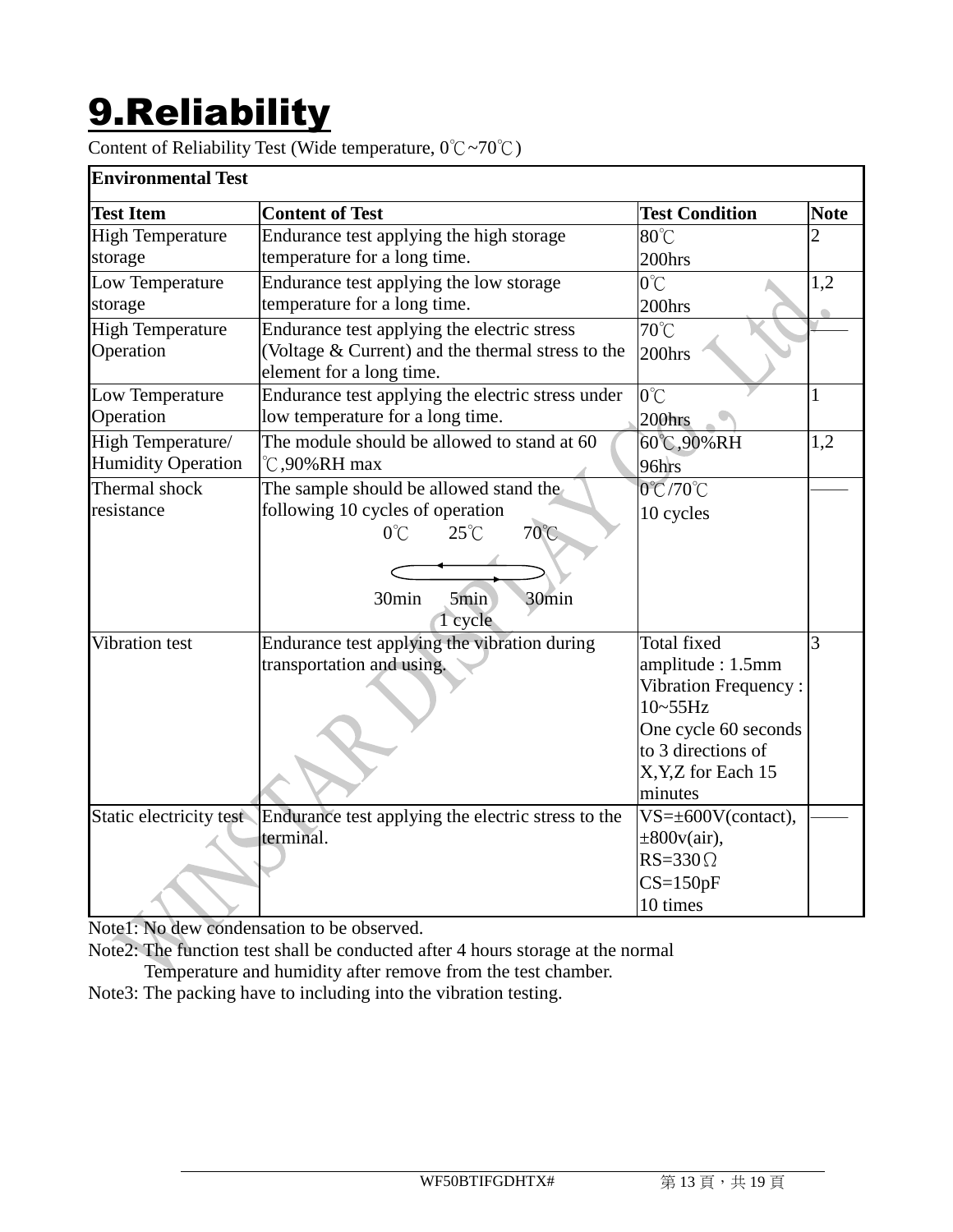## 10.Touch Panel Information

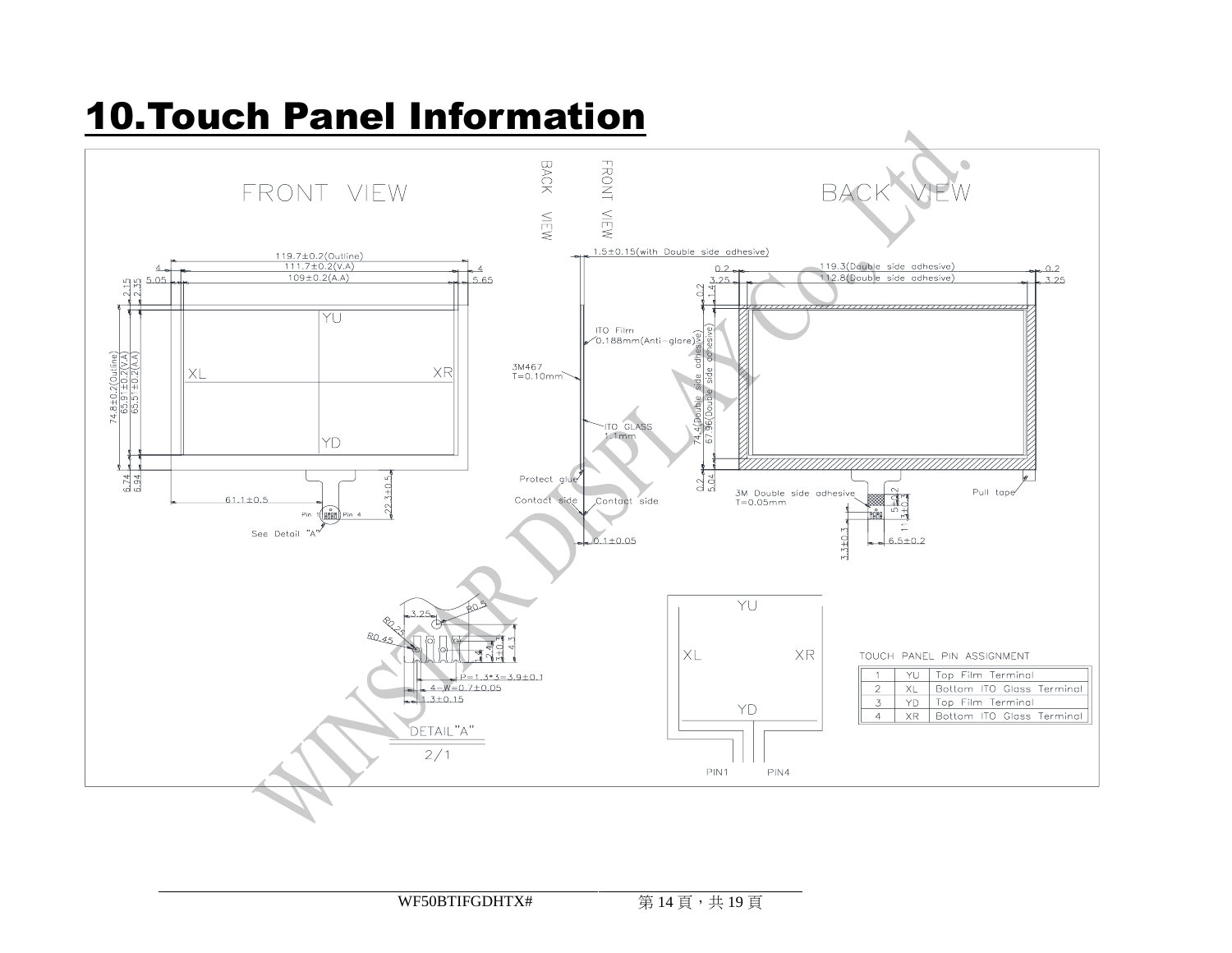| Item                  | Description                |
|-----------------------|----------------------------|
| Insulating resistance | $>$ 20M $\Omega$ , 25V(DC) |
| Light transparence    | Min 70%                    |
| Structure type        | Anti-Glare                 |
| X resistance          | $200 - 1200 \Omega$        |
| Y resistance          | $100 \sim 900 \Omega$      |

**10.1. Resistance Touch Panel General Specifications**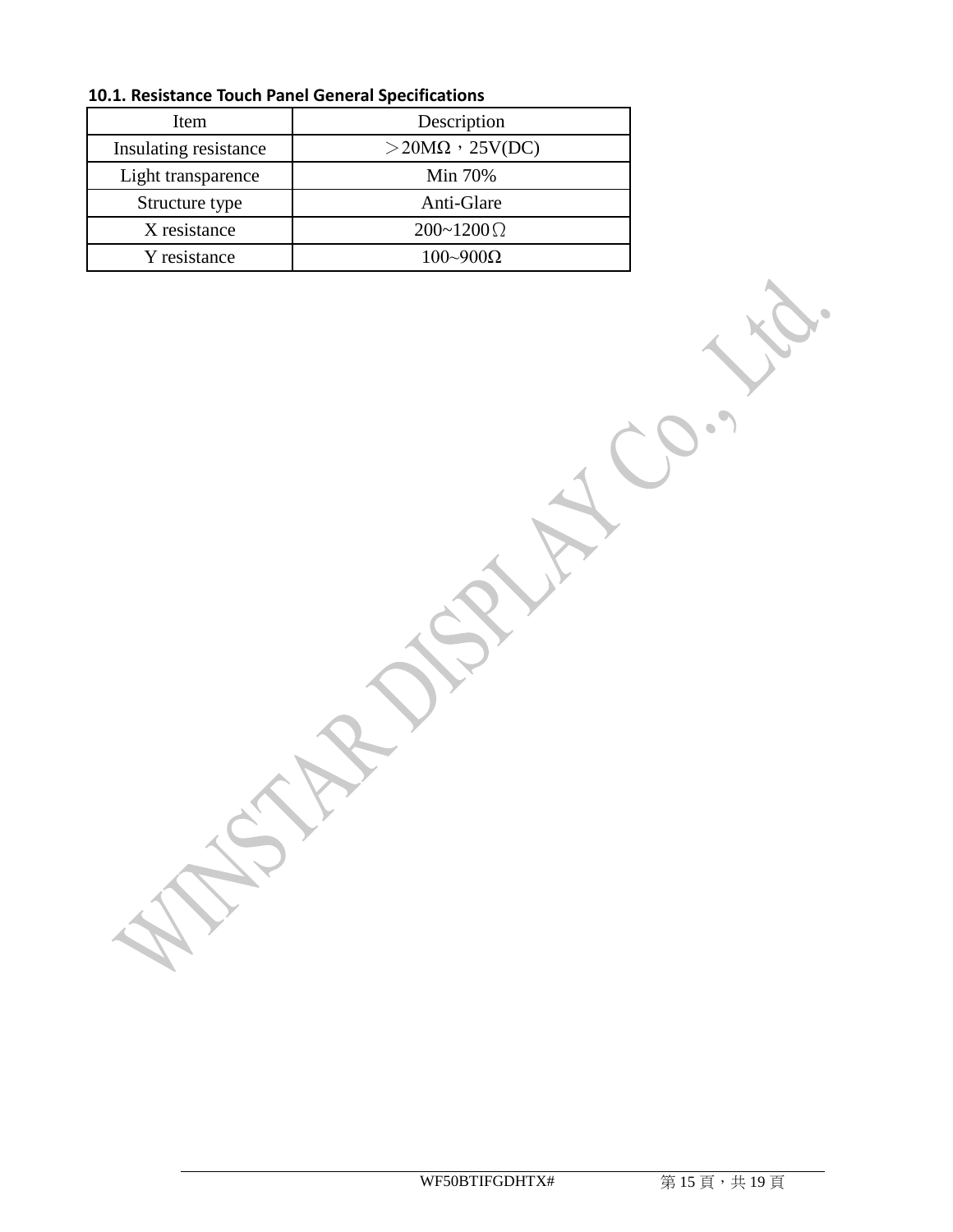# 11.Contour Drawing

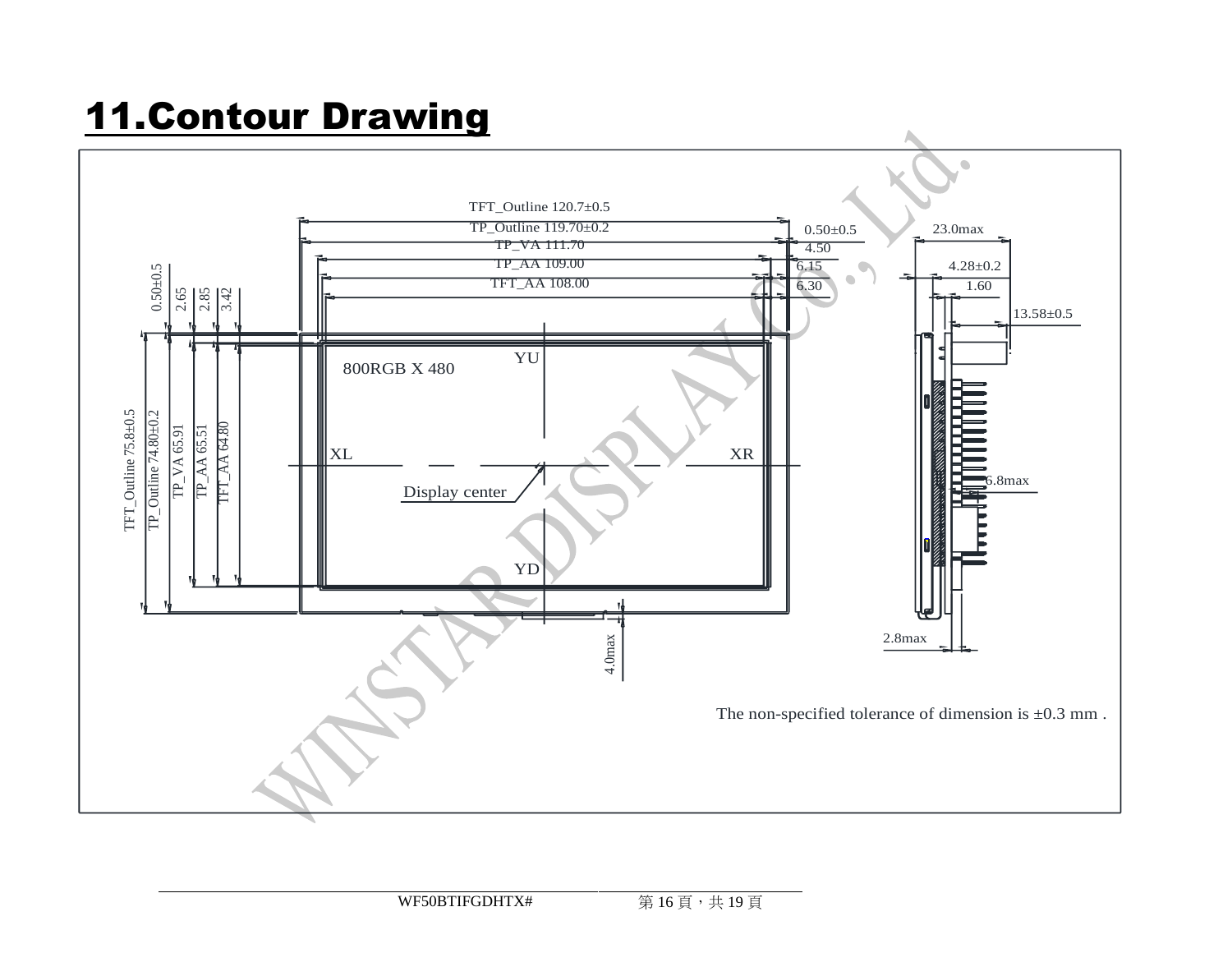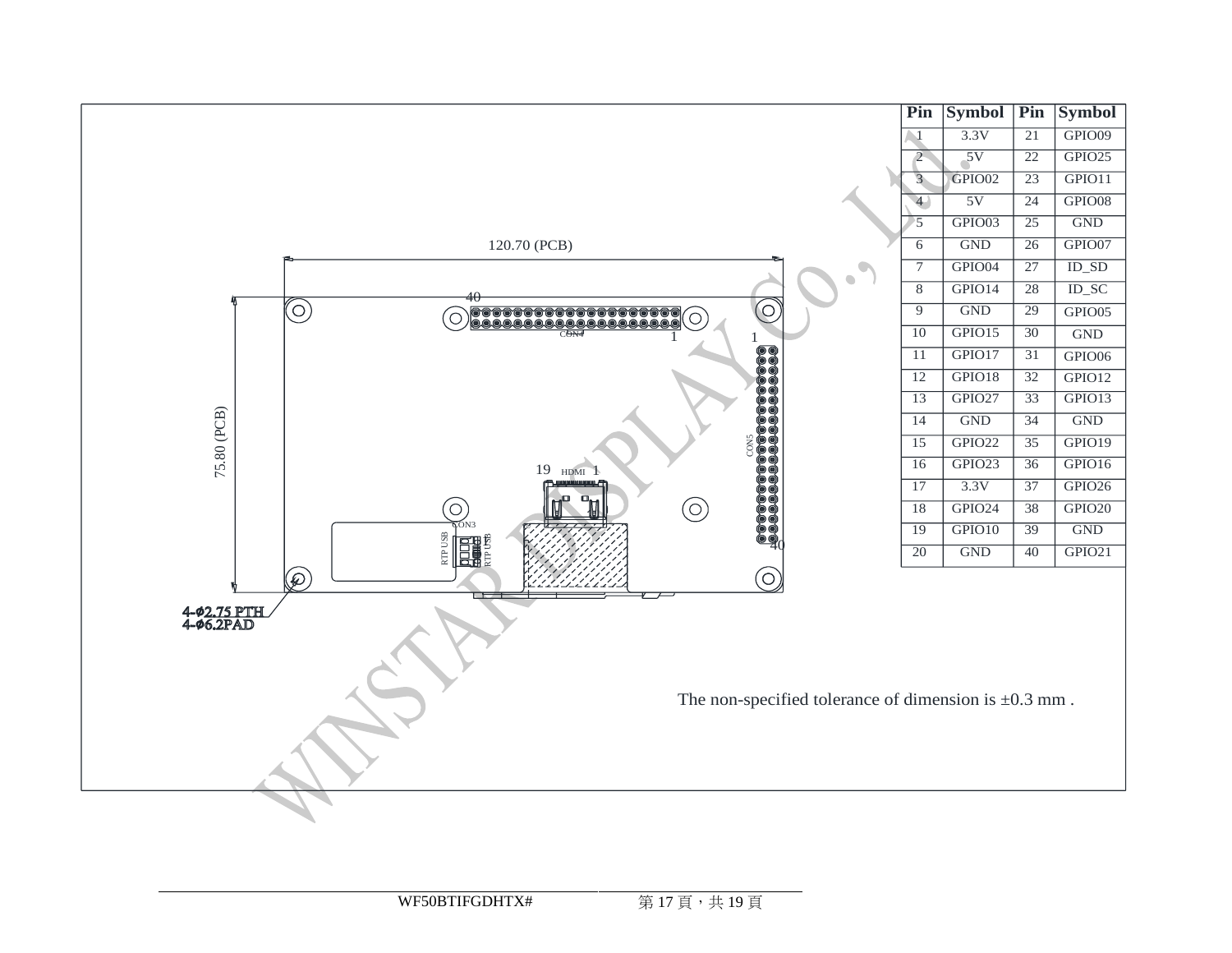

#### **winstar LCM Sample Estimate Feedback Sheet**

| Module Number: Value 1000                 |             |                                                                         | Page: 1 |
|-------------------------------------------|-------------|-------------------------------------------------------------------------|---------|
| 1 · Panel Specification:                  |             |                                                                         |         |
| 1. Panel Type:                            | □ Pass      |                                                                         |         |
| 2. View Direction:                        | □ Pass      | $\Box NG \; , \; \underline{\hspace{1cm}}$                              |         |
| Numbers of Dots:<br>3.                    | $\Box$ Pass |                                                                         |         |
| 4. View Area:                             | $\Box$ Pass |                                                                         |         |
| Active Area:<br>5.                        | □ Pass      | $\Box$ NG $,$                                                           |         |
| 6. Operating                              | □ Pass      |                                                                         |         |
| 7. Storage Temperature:                   | □ Pass      |                                                                         |         |
| 8. Others:                                |             |                                                                         |         |
| 2 Mechanical                              |             |                                                                         |         |
| 1. PCB Size:                              | $\Box$ Pass | $\Box$ NG , ____                                                        |         |
| Frame Size:<br>2.                         | $\Box$ Pass | $\Box$ NG $\Box$                                                        |         |
| Material of Frame:<br>3.                  | $\Box$ Pass | $\Box$ NG , $\_\_$                                                      |         |
| Connector Position:<br>4.                 | $\Box$ Pass | $\Box$ NG $\Box$                                                        |         |
| Fix Hole Position:<br>5.                  | $\Box$ Pass | $\Box$ NG $\Box$                                                        |         |
| <b>Backlight Position:</b><br>6.          | $\Box$ Pass |                                                                         |         |
| Thickness of PCB:<br>$7_{\cdot}$          | □ Pass      |                                                                         |         |
| Height of Frame to<br>8.                  | □ Pass      | $\Box$ NG , $\Box$                                                      |         |
| 9. Height of Module:                      | $\Box$ Pass |                                                                         |         |
| 10. Others:                               | □ Pass      |                                                                         |         |
| 3 · Relative Hole Size:                   |             |                                                                         |         |
| 1. Pitch of Connector:                    | □ Pass      | $\hfill\square {\sf NG}\ ,$                                             |         |
| 2. Hole size of Connector:                | □ Pass      | $\Box$ NG,                                                              |         |
| 3. Mounting Hole size : □ Pass            |             | $\Box NG , \underline{\hspace{2cm}}$                                    |         |
| 4. Mounting Hole Type:                    | □ Pass      | $\hfill \Box \,\, NG \,\, ,$                                            |         |
| 5. Others:                                | □ Pass      | $\hfill\square {\sf NG}\ ,$                                             |         |
| 4 <b>Backlight Specification:</b>         |             |                                                                         |         |
| 1. $B/L$ Type:                            | □ Pass      |                                                                         |         |
| 2. B/L Color:                             | $\Box$ Pass | $\hfill\square\,\,\mathsf{NG}\,\, ,\qquad \qquad \rule{2.2cm}{0pt}\,\,$ |         |
| 3. B/L Driving Voltage (Reference for LED |             |                                                                         |         |
| 4. B/L Driving Current: DRass             |             |                                                                         |         |
| 5. Brightness of B/L:                     | □ Pass      | $\Box \,\, NG \,\, , \qquad \qquad \Box$                                |         |
| 6. B/L Solder Method:                     | □ Pass      |                                                                         |         |
| 7. Others:                                | $\Box$ Pass | $\Box \,\, NG\,\, , \underline{\hspace{1cm}} \underline{\hspace{1cm}}$  |         |